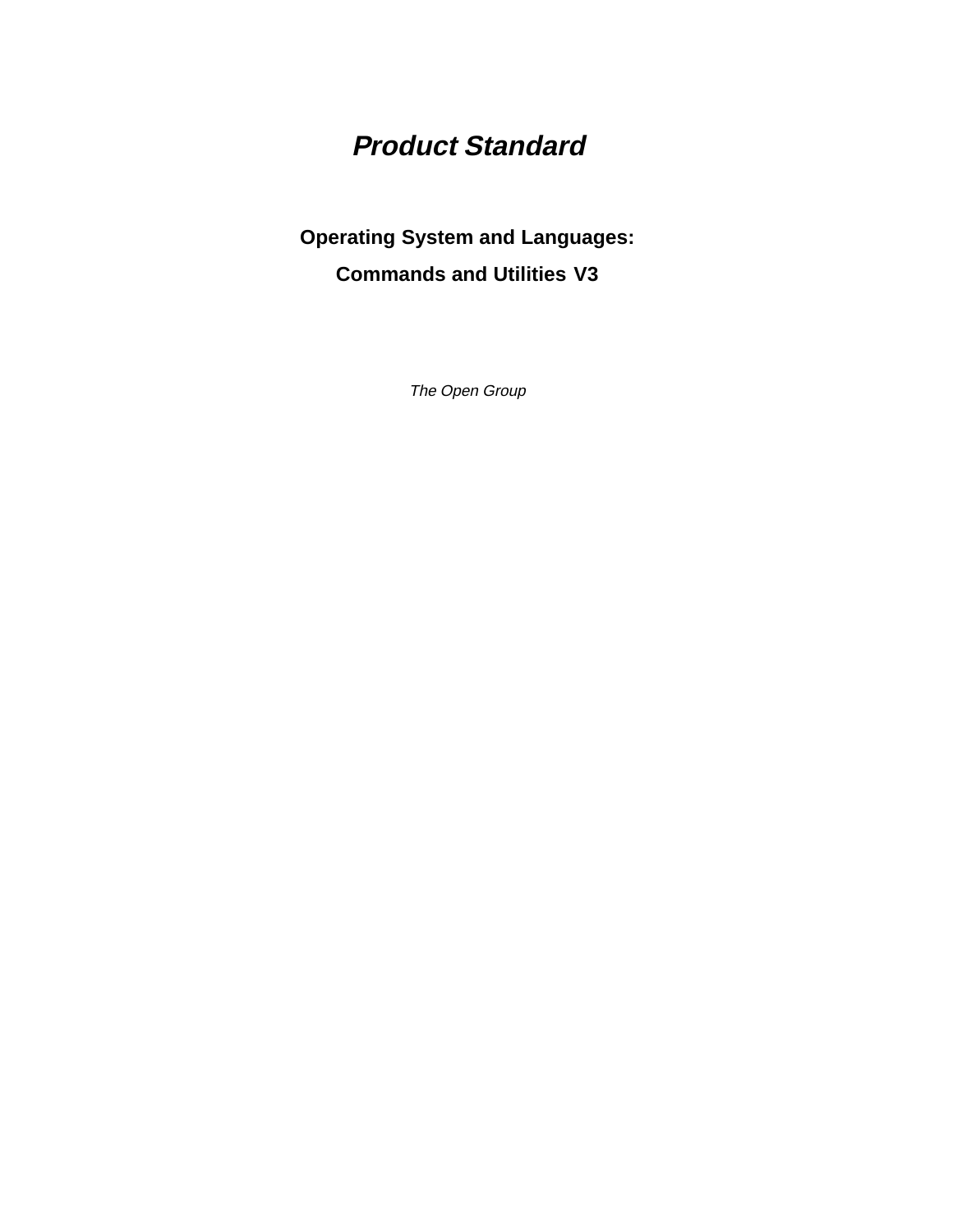Copyright  $\odot$  January 1998, The Open Group

All rights reserved.

No part of this publication may be reproduced, stored in a retrieval system, or transmitted, in any form or by any means, electronic, mechanical, photocopying, recording or otherwise, without the prior permission of the copyright owners.

Motif,  $^{\circledR}$  OSF/1,  $^{\circledR}$  UNIX,  $^{\circledR}$  and the "X Device" $^{\circledR}$  are registered trademarks and IT DialTone<sup>TM</sup> and The Open Group<sup>TM</sup> are trademarks of The Open Group in the U.S. and other countries.

Product Standard Operating System and Languages: Commands and Utilities V3 Document Number: X98CW

Published in the U.K. by The Open Group, January 1998.

Any comments relating to the material contained in this document may be submitted to:

The Open Group Apex Plaza Forbury Road Reading Berkshire RG1 1AX U.K.

Or by email to:

OGSpecs@opengroup.org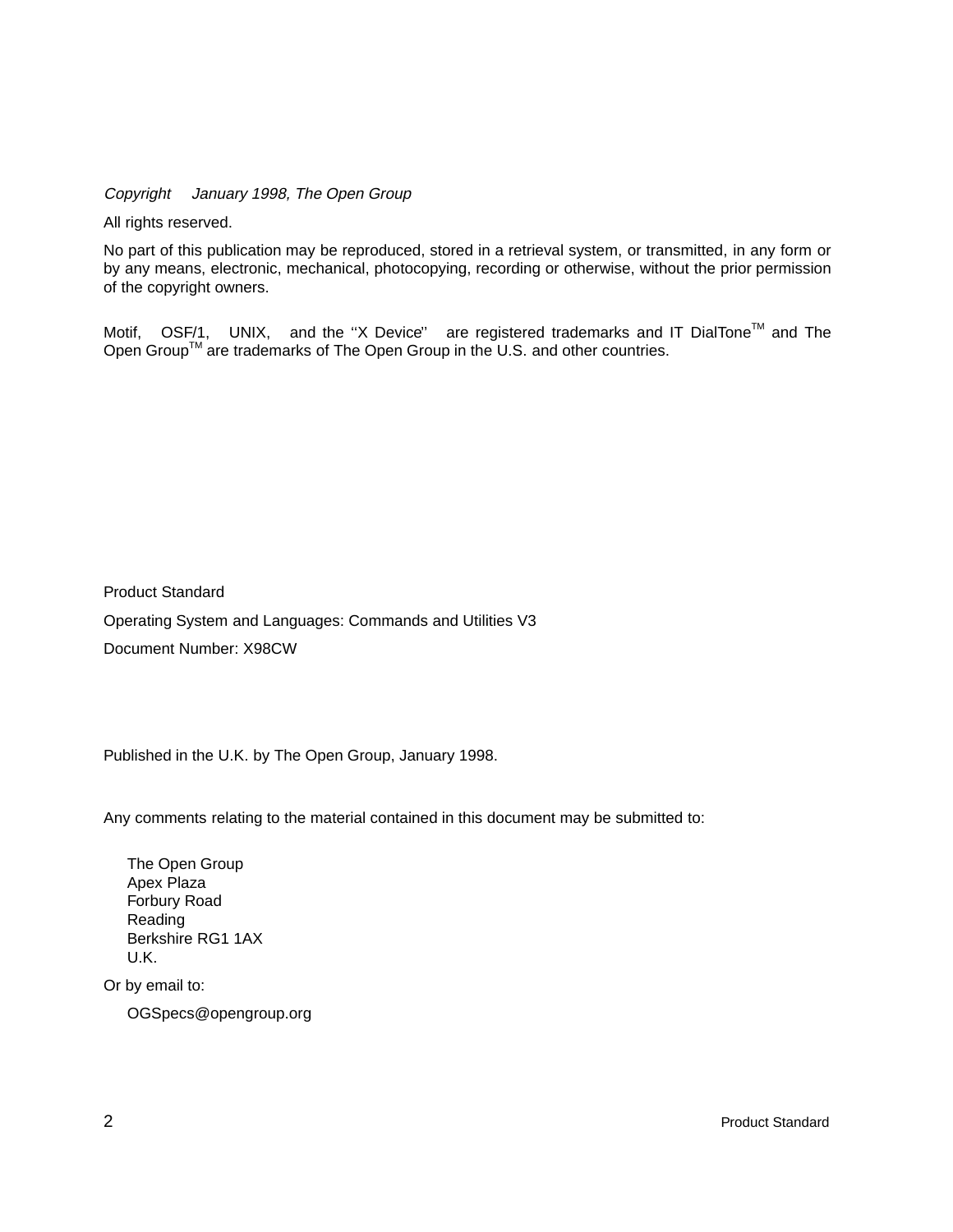# **Product Standard \_\_\_\_\_\_\_\_\_\_\_\_\_\_\_\_\_\_\_\_\_\_\_\_\_\_\_\_\_\_\_\_\_\_\_\_\_\_\_\_\_\_\_\_\_\_\_\_\_\_\_\_**

# **NAME**

Commands and Utilities V3

# **LABEL FOR LOGO**

No label.

# **DESCRIPTION**

This Product Standard provides a command interface to a range of system utilities. It includes conformance to ISO/IEC 9945-2: 1993 (POSIX-2).<sup>1</sup>

**\_\_\_\_\_\_\_\_\_\_\_\_\_\_\_\_\_\_\_\_\_\_\_\_\_\_\_\_\_\_\_\_\_\_\_\_\_\_\_\_\_\_\_\_\_\_\_\_\_\_\_\_**

It is an enhanced version of Commands and Utilities V2.

The principal enhancements are:

- Commands have been added to support the Large File Support extensions included in the Internationalized System Calls and Libraries Extended V2 Product Standard.
- Some commands have been updated to cater for the addition of Threads to the Internationalized System Calls and Libraries Extended V2 Product Standard.
- A few new general commands have been included.
- Some commands have been updated to cater for the addition of the optional Realtime Feature Group to the Internationalized System Calls and Libraries Extended V2 Product Standard.

# **CONFORMANCE REQUIREMENTS**

# **Human-Computer Interface**

\_\_\_\_\_\_\_\_\_\_\_\_\_\_\_\_\_\_

Commands and Utilities, Issue  $5^2$  and System Interface Definitions, Issue  $5<sup>3</sup>$  Section 4.1, Portable Character Set, Table 4-1, glyphs.

<sup>1.</sup> ISO/IEC 9945-2: 1993, Information Technology — Portable Operating System Interface (POSIX) — Part 2: Shell and Utilities, User Portability Extension (identical to IEEE Std 1003.2-1992).

<sup>2.</sup> CAE Specification, January 1997, Commands and Utilities, Issue 5 (ISBN: 1-85912-191-8, C604).

<sup>3.</sup> CAE Specification, January 1997, System Interface Definitions, Issue 5 (ISBN: 1-85912-186-1, C605).